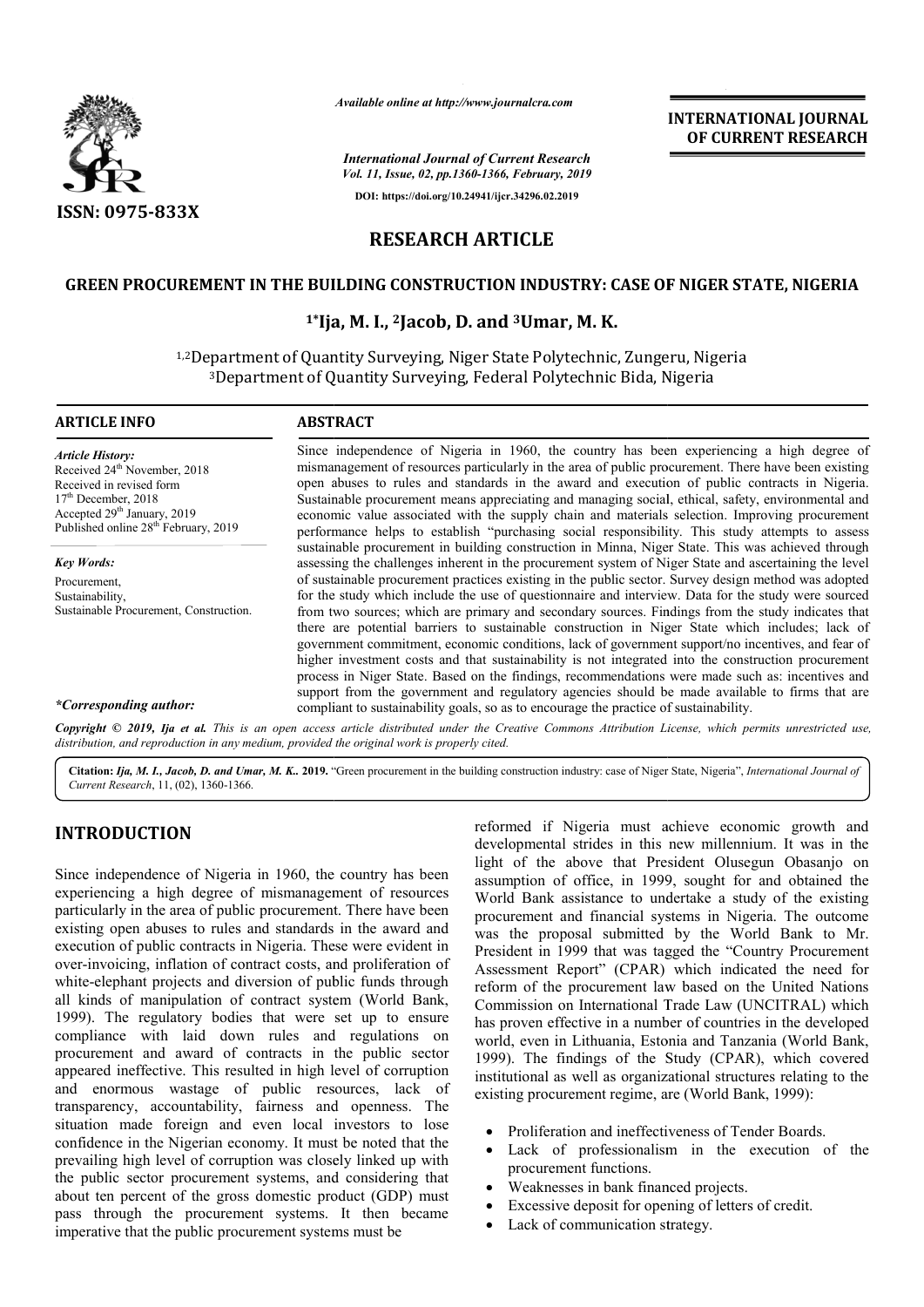- Weaknesses in the export, import and tariff procedures.
- Lack of streamlined quality control practices.
- Lack of knowledge in electronic procurement in the public sector.

It is on the background above that Obasanjo administration reformed the public procurement system in Nigeria. He introduced new procurement system called "Due Process" Policy in 2001, that is transparent, efficient, and effective and which delivers value for money in public finance budgeting and expenditure. This reform constitutes a major landmark in the contemporary Nigeria, which is a deliberate departure from the previous administrations in the country. In the era of global awareness on sustainability (Bryde and Meehan, 2011), whether in the public or private sector, there are rising pressures and expectations on a more efficient and value added deliveries of products and services for their organisational needs (Grönroos, 2006; Walker and Brammer, 2011; and Bryde and Meehan, 2010). All stakeholders from employees and shareholders to taxpayers and government bodies are demanding quality and effective procurement processes and system which can be sustainable (Kalubanga, 2012). According to Walker and Brammer (2009); Bryde and Meehan (2011), "Sustainable procurement means appreciating and managing social, ethical, safety, environmental and economic value associated with the supply chain and materials selection. Improving procurement performance helps to establish "purchasing social responsibility" (Walker and Brammer, 2009); making common sustainable procurement in line with Legislations/initiatives for the selection of materials, suppliers and subcontractors, take account of impacts on environmental, community, responsibility, selection and improved usage of products, works and services" (Bryde and Meehan, 2011).

Sustainability even though has become a prime concern in the procurement for construction (Jones *et al.,* 2010) in recent years. There are several studies that identify a perception ofincreased cost as a significant barrier to green procurement (Walker and Brammer, 2009). Sustainable Procurement is a relatively new and a difficult concept for organisations on global scale. It has risen to become an imperative priority among organisations to meet their future needs. These processes are ahead of procurement maturity towards sustainability by organisations. Effective procurement systems are defined as offering a high level of transparency, accountability and value for money in the application of a procurement strategy (Humphreys *et al.,* 2012). They are critical to development of standardisation and transparency; sustainable procurement in governance policy on sustainability commitments to international pressures (Asian Development Bank, 2011; Grönroos, 2011). Hence, organisations in local context in the procurement development process must have a vested interest in promoting good governance (Nijaki and Worre, 2012). Despite its implied objectives, the current procurement system (Malhotra *et al.,* 2002) had a number of weaknesses which include; red tape process delays and lack of institutional co-ordination characterized the current procurement system in the organisation (Lund-Thomsen *et al.,*2011); mismanagement or unethical conducts upset procurement system (Lund-Thomsen *et al.,* 2011; Oke, 2007);lack ofcoherent management attention to problems caused in theprocurement area(Walker and Brammer, 2009); poor management practices in the procurement sub-system both at procurerand end-user administrations (Nijaki and Worre, 2012); limitation in sustainable procurement knowledge and lack of expertise, inadequate green knowledge of green products relevant to operationallevels (Walker and Brammer, 2009; Stonebraker*et al.,* 2009); and the lack of concentration in the existing regulations and guidelines bygovernments on green sustainability, (Lund-Thomsen *et al.,* 2011). Therefore, this study attempts to assess sustainable procurement in building construction in Minna, Niger State. This was achieved through assessing the challenges inherent in the procurement system of Niger State and ascertaining the level of sustainable procurement practices existing in the public sector.

### *Literature Review*

*Concept and Meaning of Sustainable Procurement:* Sustainable procurement is about the process of purchasing goods and services that takes into account the social, economic and environmental impact that such purchasing has on people and communities. This includes optimizing price, quality, availability but also environmental life-cycle impact and social impacts linked to product/service's origin (Kalubanga, 2012; Walker and Brammer, 2011). The procurement process is viewed as involving sourcing comprising planning; needs identification; risk assessment; supplier selection; contracting, monitoring and evaluation, and expediting; based on the model definition (Rowlinson and McDermott, 1999). The most regularly cited definition for sustainable procurement originates from the UK Sustainable Procurement Task Force and coherently builds on this concept. The Task Force defines sustainable procurement as "a process whereby organizations meet their needs for goods, services, works and utilities in a way that achieves value for money on a whole life basis in terms of generating benefits not only to the organization, but also to society and the economy whilst minimizing damage to the environment" (DEFRA, 2006). In other words, sustainable procurement is where the concept of sustainable development and public procurement meet.

The concept is not about public sector procurement alone, there are to be greater challenges in existing private sector procurement processes and structure in developing countries like Nigeria (Boomsma, 2008). These create deficiency in the capacityneeded to ensure sustainability in public procurement. Walker and Brammer (2011), in their international comparativestudy of sustainable procurement in the public sector found out that somesustainable procurement practices are evident in public sector procurement practiceand that the extent and nature of sustainable procurement practices variessignificantly across regions. Sustainable procurement is not a new concept, but it can be a misunderstood one. With both the public and private sectors looking for ever increasing efficiencies in tough economic times, sustainable development, and the wider issues of corporate responsibility, could easily be overlooked as a costly 'nice to have', or an area to merely comply with legislations. However, there is a growing awareness that sustainable procurement may not only protect resources for the future, but also deliver much sought after tangible benefits in the here and now (McDonald, 2014).

*Importance of Sustainable Procurement:* In both private and public sectors, there is increasing pressure from customers,building owners, government to put sustainable procurement into practice (Walker and Brammer, 2011). The 2002 World Summit on Sustainable Development stated that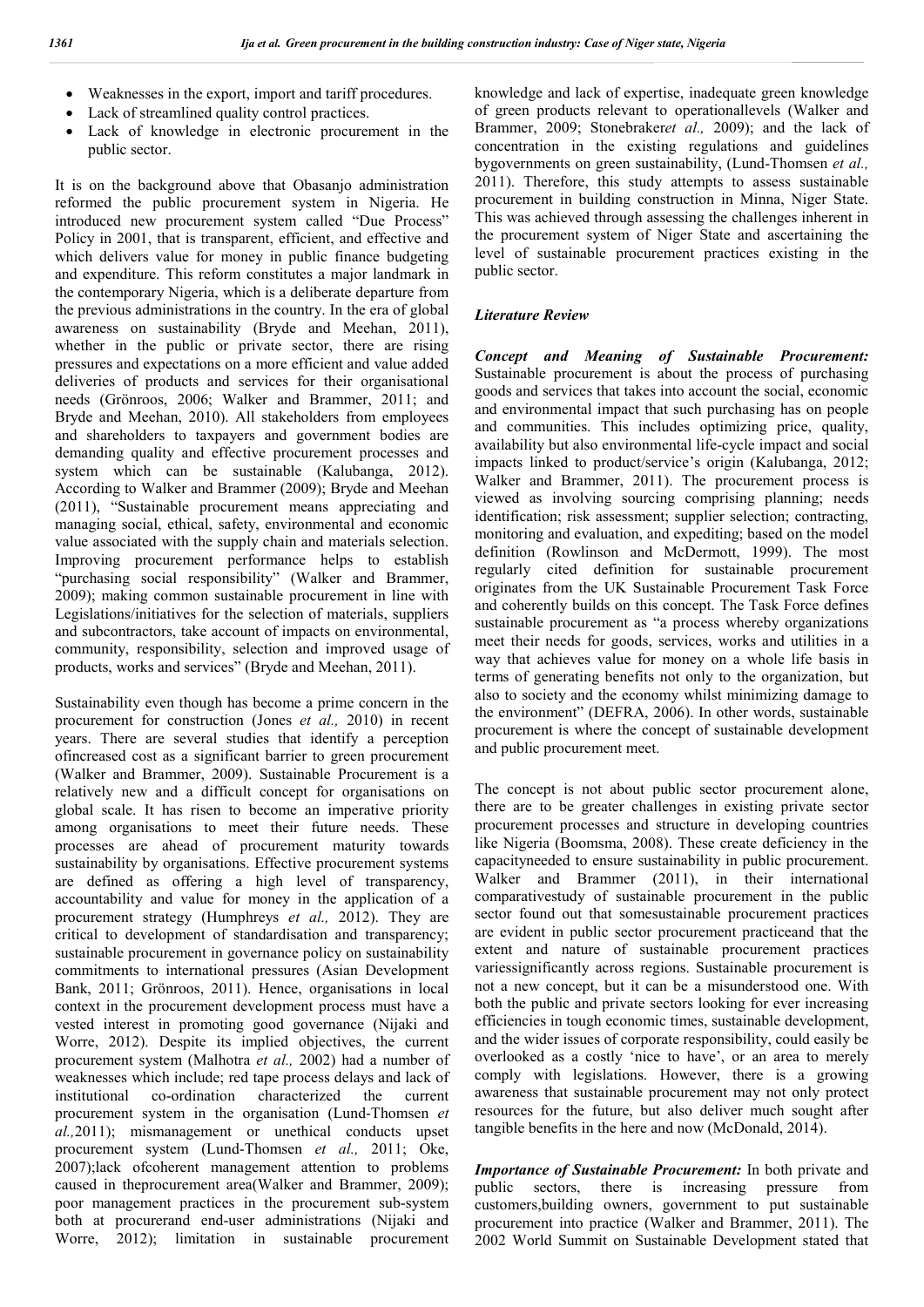relevant authorities at all levels should: "promote public procurement policies that encourage development and diffusion of environmentally sound goods and services". In response to this, facility managers and procurement professionals have introduced policies and strategies embedding sustainable development concerns (McLennan, 2004; Bryde and Meehan, 2011). Organisations who are currently practicing sustainable procurement met their needs for goods, services and works not for short-term cost gains, but with an outlook to maximizing long-term financial benefits for their organisations and the wider world (Pennanen*et al.,* 2005). Kalubanga (2012) explained that organisations who does so must incorporate "extrinsic cost considerations into decisions alongside the conventional procurement criteria of price and quality". He also highlighted that these considerations are typically categorised as "Environmental", "Economic" and "Social" also known as the "triple bottom line" (Kalubanga, 2012).

*Potential Benefits from Sustainable Procurement:* Studies reviewed revealed that if implemented effectively, sustainable procurement has the potential to cut costs, shorten timescales, enhance stakeholder relationships, increase sales, reduce risks, enhance reputation and improve profit margins. Kennard (2006) and Kalubanga (2012) indicated that benefits to anorganisation in adopting a Sustainable Procurement Policy will include; control of costs by adopting a wider approach to whole life-cycle costing (The Facilities Society, 2012); improve internal and external standards through performance assessments(Tucker and Pitt, 2009);compliance with national and international environmental and social legislations (DEFRA, 2007);managing risks in the supply chain and CSR (Lamming and Hampson, 1996, Jones *et al.,* 2006);building a sustainable supply chain for the future (Mohd-Noor and Pitt, 2009;Booty, 2009);involvement of the local SME business in the industry (Asian DevelopmentBank, 2011). Others are; better quality of purchasing staff with more satisfying goals and improved performance;education of suppliers towards green products and improving their services;much more proactive internal dialogue and challenge on the demand side;more effective evaluation of proposals and bids; and more sustainable source of supply (Pitt *et al.,* 2005).

*Empirical Studies:* Several studies have been conducted on sustainable procurement. A 2004 survey was conducted concerning green procurement in Sweden with a sample of 558 public authorities.The results showed that 15% of the 400 respondents stated that they always usedenvironmental requirement, 46% usually did, 27% sometimes did, and 10% seldomor never do (Qiao and Wang, 2011). Qiao and Wang (2011) research reviewed thatfive studies conducted in the EU nations regarding sustainable procurement in 2004,2006, 2007, and 2008 through questionnaires sent to public procurement professionals. The percentage of the respondents who confirm their use ofsustainable procurement varies: 23% in 2004 survey, 32% in 2006 survey, 48% in2007, and 23% in 2008. It was found that only 16% of these procurementprofessionals' documents for procurement indicate the concern for sustainability as amajor requirement in their procurement (Walker and Brammer, 2009).Kalubanga (2012) research also reviewed studies in the European Union found in 2009 that 80% of buyers initiated sustainable procurement programmes in 2008, while 90% see them as "critical" to the survival of their business (Kalubanga, 2012).

### **MATERIALS AND METHODS**

Survey design method was adopted for the study which include the use of questionnaire and interview. The questionnaire was design to obtain information on sustainable procurement through questions related to the current use of sustainable procurement initiatives, drivers for implementation, benefits of using sustainable procurement, and challenges to implementation. So, data for the study were sourced from two sources; which are primary and secondary sources. The primary sources of data are structured questionnaires and interviews conducted with various institutions in Niger State and professionals in the construction industry. The secondary sources of data were obtained from journals, books, related literature materials and archival data from relevant organisations. A sample size of 150 was drawn from the list of registered professionals (Quantity surveyors, Architects, Builders, Engineers and procurement officers) from their respective professional bodies. The questionnaires were analysed descriptively through the use of frequency table, ranking and statistical tools such as paired t-test among others. The interview results were transcribed, sorted, coded and analysed using the deductive analysis method. This method of analysis (deductive) comprises constant comparison between the interview results in order to determine common patterns in the interviewees responses.

### **RESULTS**

*Demographic Characteristics of Respondents:* The demographic characteristics of the respondents which comprise their role within the institution, educational qualification, working experience, and knowledge of procurement process is discussed under this section. Findings as shown in Table 1 reveal that, procurement officers represent 17.33% of the respondents; Quantity Surveyors (26.67%), Architects (7.33%), Engineers (10.00%), Supply Chain Managers (7.33%) and other professionals (31.33%). This implies that Quantity Surveyor as a single role within the institutions represent the major role.

#### **Table 1. Distribution of Respondents according to Work Role within the Institution**

| Work Role            | <b>Frequency Count</b> | Percentage $(\% )$ |
|----------------------|------------------------|--------------------|
| Procurement Officer  | 26                     | 17.33              |
| Quantity Surveyor    | 40                     | 26.67              |
| Architect            | 11                     | 7.33               |
| Engineer             | 15                     | 10.00              |
| Supply Chain Manager | 11                     | 7.33               |
| Others               | 47                     | 31.33              |
| <b>TOTAL</b>         | 150                    | 100                |

Source: Researcher's Field Work, 2016

#### **Table 2. Distribution of Respondents according to Academic Qualification**

| Academic Qualification            | <b>Frequency Count</b> | Percentage $(\% )$ |
|-----------------------------------|------------------------|--------------------|
| GCE A'Level / SSSCE or equivalent | 15                     | 10.00              |
| Higher National Diploma (HND)     | 26                     | 17.33              |
| <b>Bachelor Degree</b>            | 52                     | 34.67              |
| MBA/MSc                           | 57                     | 38.00              |
| Others                            | -                      |                    |
| TOTAL.                            | 150                    | 100                |

Source: Researcher's Field Work, 2016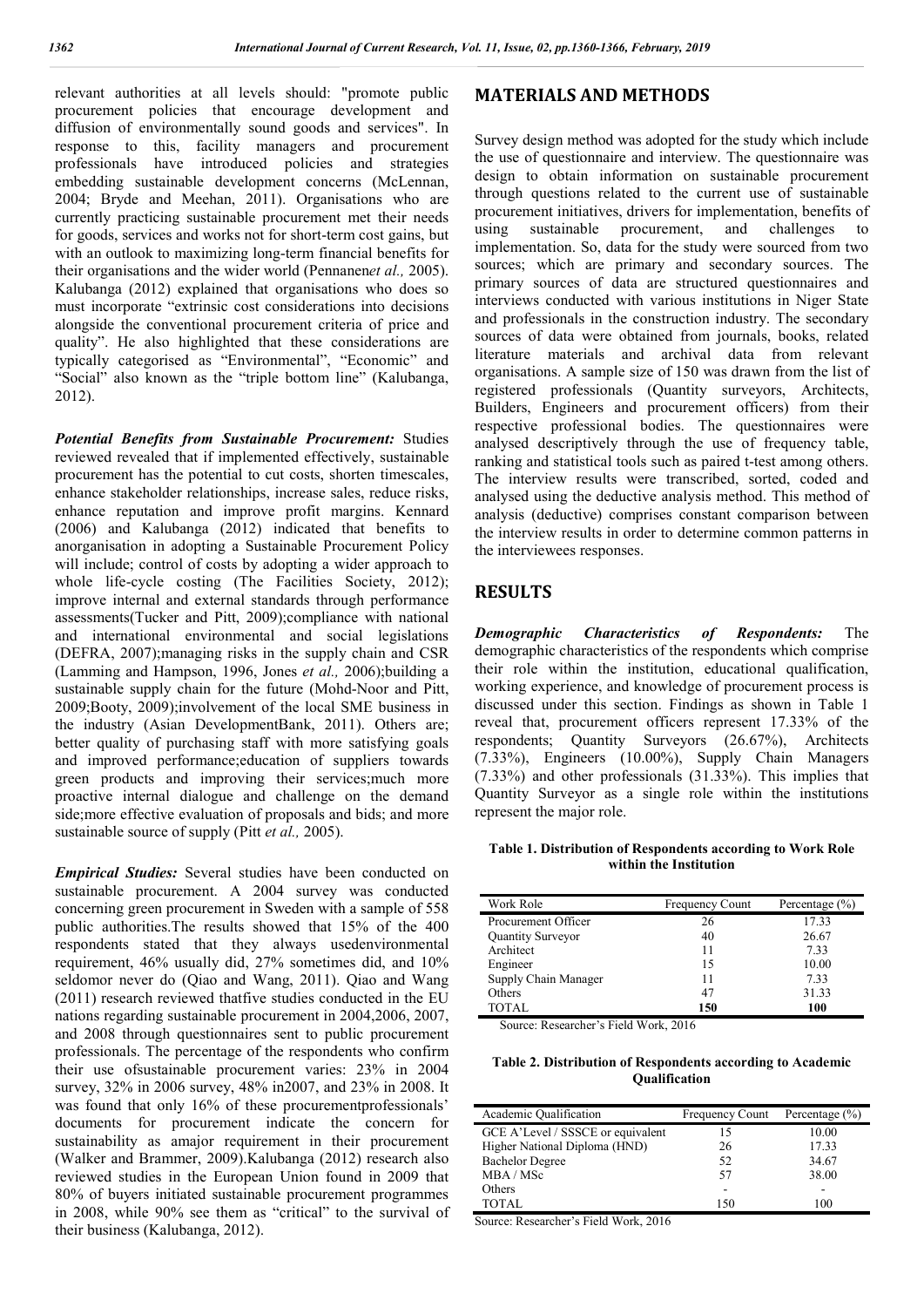**Table 3. Distribution of Respondents according to Years of Experience**

| Academic Qualification | <b>Frequency Count</b> | Percentage $(\% )$ |
|------------------------|------------------------|--------------------|
| $0 - 5$ years          | 47                     | 31.33              |
| $6 - 10$ years         | 43                     | 28.67              |
| $11 - 15$ years        | 31                     | 20.67              |
| $16 - 20$ years        | 17                     | 11.33              |
| 20 years and above     | 12                     | 8.00               |
| TOTAL                  | 150                    | 100                |

Source: Researcher's Field Work, 2016

#### **Table 4. Distribution of Respondents according to Awareness Level of Sustainable Procurement**

| Awareness of Sustainable Procurement | <b>Frequency Count</b> | Percentage $(\% )$ |
|--------------------------------------|------------------------|--------------------|
| Yes                                  | 113                    | 75.33              |
| No                                   | 37                     | 24.67              |
| TOTAL                                | 150                    | 100                |
| .<br>-<br>--                         |                        |                    |

Source: Researcher's Field Work, 2016

#### **Table 5. Distribution of Respondents according to Involvement in Construction Procurement Process**

| Awareness of Sustainable Procurement | <b>Frequency Count</b> | Percentage (%) |
|--------------------------------------|------------------------|----------------|
| Yes                                  | 101                    | 67.33          |
| No                                   | 49                     | 32.67          |
| <b>TOTAL</b>                         | 150                    | 100            |
|                                      |                        |                |

Source: Researcher's Field Work, 2016

#### **Table 6. Distribution of Respondents according to Issues Addressed by 2007 Procurement Act**

| Issues Addressed                   | Frequency<br>Count | Percentage<br>(%) |
|------------------------------------|--------------------|-------------------|
| Social Issues                      | 12                 | 8.00              |
| Economic Issues                    | 65                 | 43.34             |
| Environmental Issues               | 45                 | 30.00             |
| Social, Economic and Environmental | 17                 | 11.33             |
| <b>Issues</b>                      |                    |                   |
| None of the Above                  | 11                 | 7.33              |
| <b>TOTAL</b>                       | 116                | 100               |
| $C = D = 1$ , $T = 11WI + 2017$    |                    |                   |

Source: Researcher's Field Work, 2016

The academic qualification of the respondents as shown in Table 2 reveal that GCE A'Level/SSSCE or equivalent represent 10.00, Higher National Diploma (HND) repreent 17.33%, Bachelor Degree represent 34.67%, and MBA/MSc/MTech represent 38.00%.

This implies that majority of the respondents fall within the category of MBA/MSc/MTech. This is an indication that the respondents have the capacity to comprehend procurement process. The distribution of the respondents according to their years of experience is presented in Table 3. Respondents with 0-5 years represent 31.33%, those with 6-10 years represent 28.67%, 11-15 years represent 20.67%, 16-20 years represent 11.33% and respondents with 20 years and above represent 8.00%. Findings as shown in Table 4 reveal that majority (75.33%) responded Yes to awareness of sustainable procurement and 24.67% responded No. This implies that most of the respondents are aware of sustainable procurement. The distribution of respondents according to their involvement in construction procurement process reveal that 67.33% of the respondents responded Yes to involvement in construction procurement process and 32.67% said No (see Table 5). This implies that majority are involved in construction procurement process which is also an indication of the level of knowledge/experience in construction procurement process. Findings as shown in Table 6 reveal that 8.00% of the respondents are of the opinion that social issues are addressed by 2007 Procurement Act, 43.34% said economic issues are addressed by 2007 Procurement Act, 30.00% said environmental issues are addressed, 11.33% said social, economic and environmental issues are addressed, and 7.33% of the respondents said none of the listed issues are addressed by 2007 Procurement Act. This implies that majority of the respondents are of the opinion that economic issues are addressed by 2007 Procurement Act.

*Challenges to Sustainable Procurement:* Findings as shown in Table 7**.** revealed that amongst all the different categories of respondents, the potential barriers to better addressing sustainable construction bypublic clients in Niger State construction projects that ranked 1<sup>st</sup> are: Lack of government commitment, Economic conditions, Lack of government support/no incentives, and Fear of higher investment costs. This is an indication that there are potential barriers to better addressing sustainable construction by public clients in Niger State construction projects' procurement strategies. Also, findings from the paired t-test revealed that among the different groups of respondents, Procurement Officers have the highest mean value (36.9767), which translates to experiencing most of the barriers.

**Table 7. The potential barriers to better addressing sustainable construction byNigerian public clients in developing construction projects' procurement strategies**

| Coding         | Barriers to sustainable   | Procurement | Rank           | <b>OS</b> | Rank | Architect | Rank | Engineers | Rank          | Supply  | Rank | Others | Rank         |
|----------------|---------------------------|-------------|----------------|-----------|------|-----------|------|-----------|---------------|---------|------|--------|--------------|
|                | procurement               | Officer     |                |           |      |           |      |           |               | chain   |      |        |              |
|                |                           |             |                |           |      |           |      |           |               | Officer |      |        |              |
| B1             | Economic conditions       | 4.35        | $\overline{c}$ | 4.26      |      | 4.40      | 2    | 4.31      | $\rightarrow$ | 3.50    | 20   | 4.12   | $\mathbf{3}$ |
| B <sub>2</sub> | Risk associated with      |             |                |           |      |           |      |           |               |         |      |        |              |
|                | implementation of new     |             |                |           |      |           |      |           |               |         |      |        |              |
|                | practices                 | 3.80        | 20             | 3.88      | 6    | 3.73      | 22   | 3.88      | 13            | 2.83    | 38   | 3.44   | 29           |
| B <sub>3</sub> | Sustainable construction  |             |                |           |      |           |      |           |               |         |      |        |              |
|                | is expensive              | 3.70        | 24             | 3.59      | 25   | 4.13      | π    | 3.69      | 23            | 3.83    | 13   | 3.60   | 21           |
| <b>B4</b>      | Lack of clear benefits of |             |                |           |      |           |      |           |               |         |      |        |              |
|                | sustainable construction  | 4.00        |                | 3.38      | 32   | 3.93      | 11   | 3.94      | 9             | 3.17    | 28   | 3.36   | 35           |
| <b>B5</b>      | Fewer developers          |             |                |           |      |           |      |           |               |         |      |        |              |
|                | undertake green building  |             |                |           |      |           |      |           |               |         |      |        |              |
|                | projects                  | 3.95        | 12             | 3.56      | 26   | 3.80      | 18   | 3.94      | 9             | 3.17    | 28   | 3.72   | 16           |
| <b>B6</b>      | Unwillingness to change   | 4.10        | $\overline{4}$ | 3.82      | 8    | 4.20      |      | 3.94      | 9             | 2.67    | 41   | 3.72   | 16           |
| B7             | Lack of qualified staff   | 3.15        | 39             | 2.71      | 39   | 3.00      | 38   | 2.69      | 42            | 3.00    | 34   | 2.96   | 39           |
| <b>B8</b>      | No existing rule in       |             |                |           |      |           |      |           |               |         |      |        |              |
|                | Nigeria to adopt          |             |                |           |      |           |      |           |               |         |      |        |              |
|                | sustainable construction  | 4.00        |                | 3.32      | 33   | 4.20      | 5    | 4.25      | 4             | 3.83    | 13   | 3.76   | 15           |

Continue.....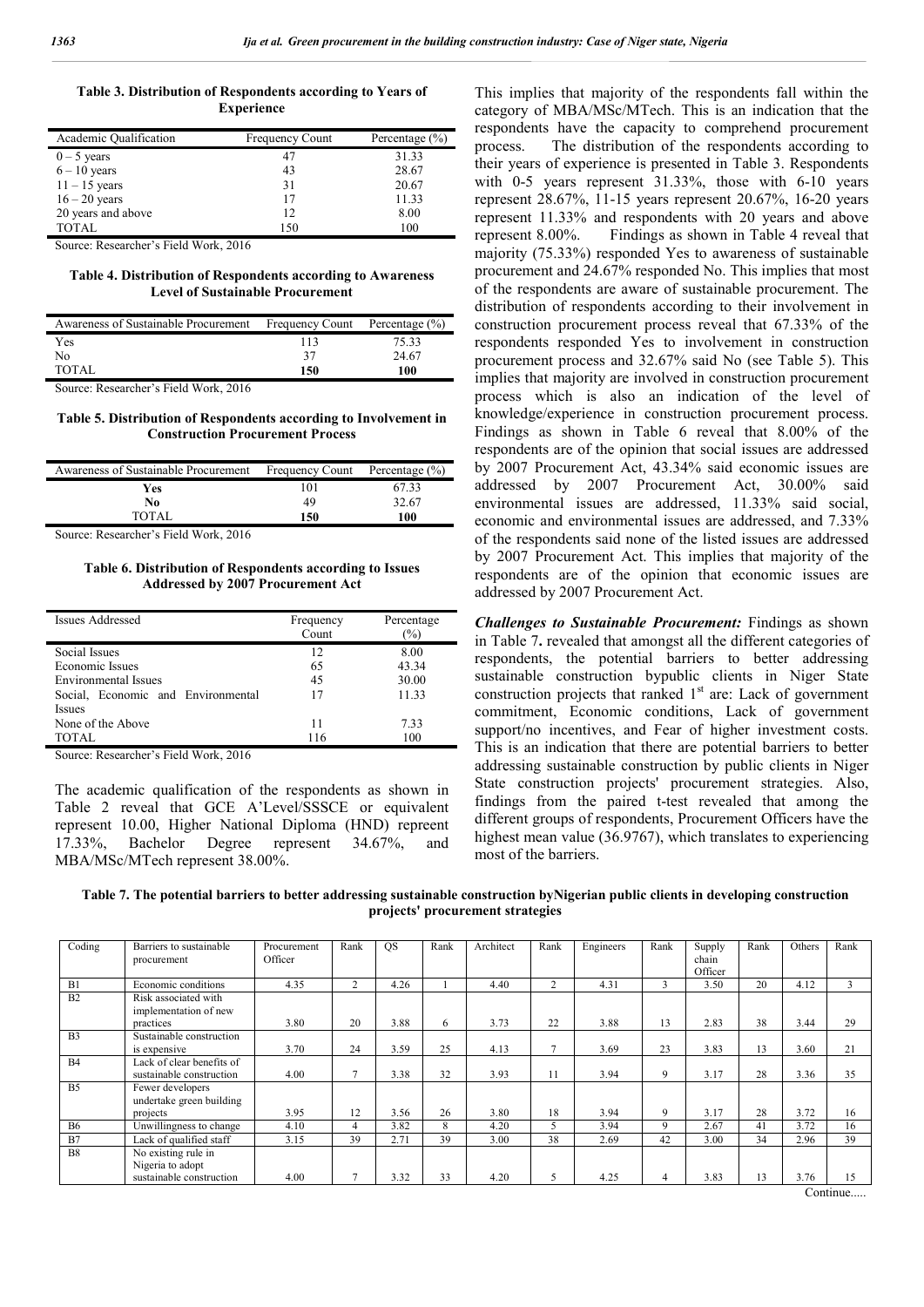| <b>B9</b>                | Lack<br>of<br>government<br>support/no                                   |              |                |      |                 |              |                |              |                 |      |              |              |                 |
|--------------------------|--------------------------------------------------------------------------|--------------|----------------|------|-----------------|--------------|----------------|--------------|-----------------|------|--------------|--------------|-----------------|
|                          | incentives                                                               | 3.85         | 15             | 3.56 | 26              | 3.93         | 11             | 4.44         | $\mathbf{1}$    | 3.67 | 17           | 4.32         | $\overline{c}$  |
| <b>B10</b>               | Lack of awareness                                                        | 3.40         | 35             | 3.29 | 35              | 3.40         | 33             | 3.69         | 23              | 4.00 | 9            | 3.80         | 12              |
| <b>B11</b>               | Fear of higher investment costs                                          | 3.85         | 15             | 3.65 | 18              | 3.73         | 22             | 3.38         | 34              | 4.33 | $\mathbf{1}$ | 3.56         | 24              |
| <b>B12</b>               | Fear of long Pay-back period                                             | 3.50         | 32             | 3.53 | 28              | 3.53         | 29             | 3.75         | 20              | 3.17 | 28           | 3.72         | 16              |
| <b>B13</b>               | Client worries in profitability                                          | 3.60         | 28             | 3.50 | 29              | 3.60         | 26             | 3.88         | 13              | 3.50 | 20           | 3.80         | 12              |
| <b>B14</b>               | Ignorance of life cycle cost                                             | 3.60         | 28             | 3.79 | $\overline{11}$ | 4.20         | 5              | 4.00         | $\tau$          | 4.00 | 9            | 4.12         | $\mathfrak{Z}$  |
| <b>B15</b>               | Lack of financial resources                                              | 4.00         | $\overline{7}$ | 3.62 | 23              | 4.27         | $\overline{3}$ | 3.38         | 34              | 3.50 | 20           | 3.48         | $\overline{27}$ |
| <b>B16</b>               | Lack of government policies/support                                      | 3.95         | 12             | 3.91 | $\overline{4}$  | 3.80         | 18             | 3.94         | 9               | 3.83 | 13           | 3.96         | $\tau$          |
| <b>B17</b>               | Lack<br>building<br>of<br>codes<br>on                                    |              |                |      |                 |              |                |              |                 |      |              |              |                 |
|                          | sustainability                                                           | 3.90         | 14             | 3.62 | 23              | 3.80         | 18             | 4.06         | 6               | 4.00 | 9            | 4.04         | 6               |
| <b>B18</b>               | Lack of government commitment                                            | 4.50         | $\mathbf{1}$   | 4.18 | $\overline{c}$  | 4.53         | $\overline{1}$ | 4.44         | $\mathbf{1}$    | 4.33 | $\mathbf{1}$ | 4.56         | $\mathbf{1}$    |
| <b>B19</b>               | Lack of legislation                                                      | 3.85         | 15             | 3.85 | $\overline{7}$  | 3.87         | 15             | 3.63         | 26              | 4.17 | 5            | 3.80         | 12              |
| <b>B20</b>               | Lack of good quality leadership                                          | 3.55         | 30             | 3.15 | 38              | 3.67         | 24             | 3.44         | 33              | 3.17 | 28           | 3.52         | 25              |
| <b>B21</b>               | Lack of market segmentation                                              | 3.65         | 26             | 3.44 | $\overline{31}$ | 3.53         | 29             | 3.25         | 38              | 2.17 | 41           | 3.24         | 37              |
| <b>B22</b>               | Lack of motivation and aspiration                                        |              |                |      |                 |              |                |              |                 |      |              |              |                 |
|                          | values of managers                                                       | 3.65         | 26             | 3.65 | 18              | 3.33         | 34             | 3.63         | 26              | 2.83 | 38           | 3.40         | 33              |
| <b>B23</b>               | Delay in decision making                                                 | 3.70         | 24             | 3.74 | 14              | 3.87         | 15             | 3.75         | 20              | 3.17 | 28           | 3.60         | 21              |
| <b>B24</b>               | Lack of environmentally sustainable                                      |              |                |      |                 |              |                |              |                 |      |              |              |                 |
|                          | materials                                                                | 4.20         | 3              | 3.50 | 29              | 4.27         | 3              | 3.63         | 26              | 3.67 | 17           | 3.44         | 29              |
| <b>B25</b>               | Lack of sustainability measurement                                       |              |                |      |                 |              |                |              |                 |      |              |              |                 |
|                          | tools                                                                    | 3.80         | 20             | 3.65 | 18              | 3.67         | 24             | 3.56         | 30              | 4.00 | 9            | 3.44         | 29              |
| <b>B26</b>               | Lack of exemplar 'demonstration                                          |              |                |      |                 |              |                |              |                 |      |              |              |                 |
|                          | project'                                                                 | 3.45         | 33             | 3.29 | 35              | 3.53         | 29             | 3.81         | 18              | 3.33 | 25           | 3.52         | 25              |
| <b>B27</b>               | Lack of easily accessible guidance                                       | 3.35         | 36             | 3.29 | 35              | 3.20         | 37             | 3.50         | 31              | 3.50 | 20           | 3.48         | 27              |
| <b>B28</b>               | Lack of technical ability                                                | 2.55         | 42             | 2.65 | 40              | 2.67         | 39             | 2.69         | 42              | 2.17 | 41           | 2.88         | 40              |
| <b>B29</b>               | Chronic skills and labour shortages                                      | 2.50         | 43             | 2.53 | 41              | 2.40         | 42             | 2.81         | 41              | 1.83 | 43           | 2.44         | 43              |
| <b>B30</b>               | Lack of awareness of professionals                                       | 2.90         | 40             | 2.74 | 38              | 2.60         | 40             | 3.25         | 38              | 3.00 | 34           | 2.88         | 40              |
| <b>B31</b>               | Lack of professional knowledge                                           | 2.65<br>3.75 | 41<br>22       | 2.41 | 42<br>33        | 2.53         | 41<br>35       | 2.88<br>3.88 | 40              | 3.33 | 25           | 2.84<br>3.96 | 42              |
| <b>B32</b>               | Lack of awareness of clients                                             | 4.00         | $\overline{7}$ | 3.32 |                 | 3.27<br>4.07 |                |              | 13              | 4.33 | $\mathbf{1}$ |              | $\overline{7}$  |
| <b>B33</b><br><b>B34</b> | Lack of awareness of benefits                                            |              |                | 3.91 | $\overline{4}$  |              | 8              | 4.25         | $\overline{4}$  | 4.17 | 5            | 4.12         | 3               |
|                          | Ignorance or misunderstanding of<br>sustainability and Lack of education |              |                |      |                 |              |                |              |                 |      |              |              |                 |
|                          | and knowledge in sustainable design                                      | 3.85         | 15             | 3.76 | 12              | 4.00         | 9              | 4.00         | $7\phantom{.0}$ | 4.17 | 5            | 3.92         | 9               |
| <b>B35</b>               | Insufficient/inconsistent<br>policies,                                   |              |                |      |                 |              |                |              |                 |      |              |              |                 |
|                          | regulations,<br>incentives<br>and                                        |              |                |      |                 |              |                |              |                 |      |              |              |                 |
|                          | commitment by leadership                                                 | 4.00         | $\overline{7}$ | 3.71 | 16              | 4.00         | 9              | 3.75         | 20              | 4.33 | $\mathbf{1}$ | 3.92         | 9               |
| <b>B</b> 36              | Lack of funding and restrictions on                                      |              |                |      |                 |              |                |              |                 |      |              |              |                 |
|                          | expenditure                                                              | 4.10         | $\overline{4}$ | 3.76 | 12              | 3.93         | 11             | 3.63         | 26              | 3.83 | 13           | 3.64         | 19              |
| <b>B37</b>               | Separation between capital budget and                                    |              |                |      |                 |              |                |              |                 |      |              |              |                 |
|                          | operational budget                                                       | 3.75         | 22             | 3.74 | 14              | 3.53         | 29             | 3.69         | 23              | 3.50 | 20           | 3.36         | 35              |
| <b>B38</b>               | General perception that addressing                                       |              |                |      |                 |              |                |              |                 |      |              |              |                 |
|                          | sustainability leads to incurring greater                                |              |                |      |                 |              |                |              |                 |      |              |              |                 |
|                          | capital cost                                                             | 3.30         | 37             | 3.65 | 18              | 3.60         | 26             | 3.38         | 34              | 3.33 | 25           | 3.20         | 38              |
| <b>B39</b>               | Lack of sufficient time to address                                       |              |                |      |                 |              |                |              |                 |      |              |              |                 |
|                          | sustainability issues                                                    | 3.30         | 37             | 3.65 | 18              | 3.27         | 35             | 3.38         | 34              | 2.83 | 38           | 3.40         | 33              |
| <b>B40</b>               | Resistance to change                                                     | 3.85         | 15             | 3.68 | 17              | 3.87         | 15             | 3.88         | 13              | 3.17 | 28           | 3.64         | 19              |
| <b>B41</b>               | Lack of long term perspective                                            | 3.45         | 33             | 4.00 | 3               | 3.60         | 26             | 3.50         | 31              | 3.00 | 34           | 3.52         | 24              |
| <b>B42</b>               | Insufficient integration and link up in                                  |              |                |      |                 |              |                |              |                 |      |              |              |                 |
|                          | the industry                                                             | 4.05         | 6              | 3.82 | 8               | 3.80         | 18             | 3.88         | 13              | 3.00 | 34           | 3.60         | 21              |
| <b>B43</b>               | Insufficient research and development                                    | 3.55         | 30             | 3.82 | 8               | 3.93         | 11             | 3.81         | 18              | 3.67 | 17           | 3.88         | 11              |

Source: Author's Field Work (2016)

**Table 8. One-Sample Test of Means of Barriers to Better Addressing Sustainable Construction byNigerian Public Clients in Developing Construction Projects**

|            |        | df | $Sig. (2-tailed)$ | Mean Difference | 95% Confidence Interval of the Difference |              |
|------------|--------|----|-------------------|-----------------|-------------------------------------------|--------------|
|            |        |    |                   |                 | Lower                                     | <b>Upper</b> |
| <b>PRO</b> | 55.663 | 42 | .000              | 36.97674        | 35.6361                                   | 38.3174      |
| QS         | 54.758 | 42 | .000              | 35.23256        | 33.9341                                   | 36.5310      |
| ARCH       | 48.836 | 42 | .000              | 36.76744        | 35.2481                                   | 38.2868      |
| <b>ENG</b> | 58.631 | 42 | .000              | 36.90698        | 35.6366                                   | 38.1773      |
| SCO        | 37.267 | 42 | .000              | 34.41860        | 32.5548                                   | 36.2824      |
| Other      | 56.717 | 42 | .000              | 35.93023        | 34.6518                                   | 37.2087      |

\*: Significant at 0.05 level

Source: Author's Field Work (2016)

This could further mean that procurement officers are the most appropriate to tackle these barriers. Findings from the study indicates that sustainability is not integrated into the construction procurement process in the construction industry in Niger State. It is supported by Wyatt (1994) who observed that the importance of integrating that sustainability into the construction procurement process is about managing the construction project during its lifecycle: construction, operation, eventual demolishing and recycling of the resources in order to reduce the waste resulting from the demolishing process when sustainability is integrated into procurement process. It is also in agreement with Raynsford, (2000) who observed that sustainable construction is the set of processes by which a profitable and competitive industry delivers built assets (buildings, structures, supporting infrastructure and their

immediate surroundings) which enhance quality of life and offer customer satisfaction; offer flexibility and the potential to cater for user changes in the future; provide and support desirable natural and social environments; maximize the efficient use of resources and that a noticeable issue in Raynsford's definition is the emphasis that is given not, only to' the product but also to the process.

#### **Conclusion and Recommendation**

This study assessed the integration of sustainability into Niger State public procurement process. This was carried out through the examination of: barriers to sustainable procurement process. Forty three (43) potential barriers were identified to sustainable construction by public clients in developing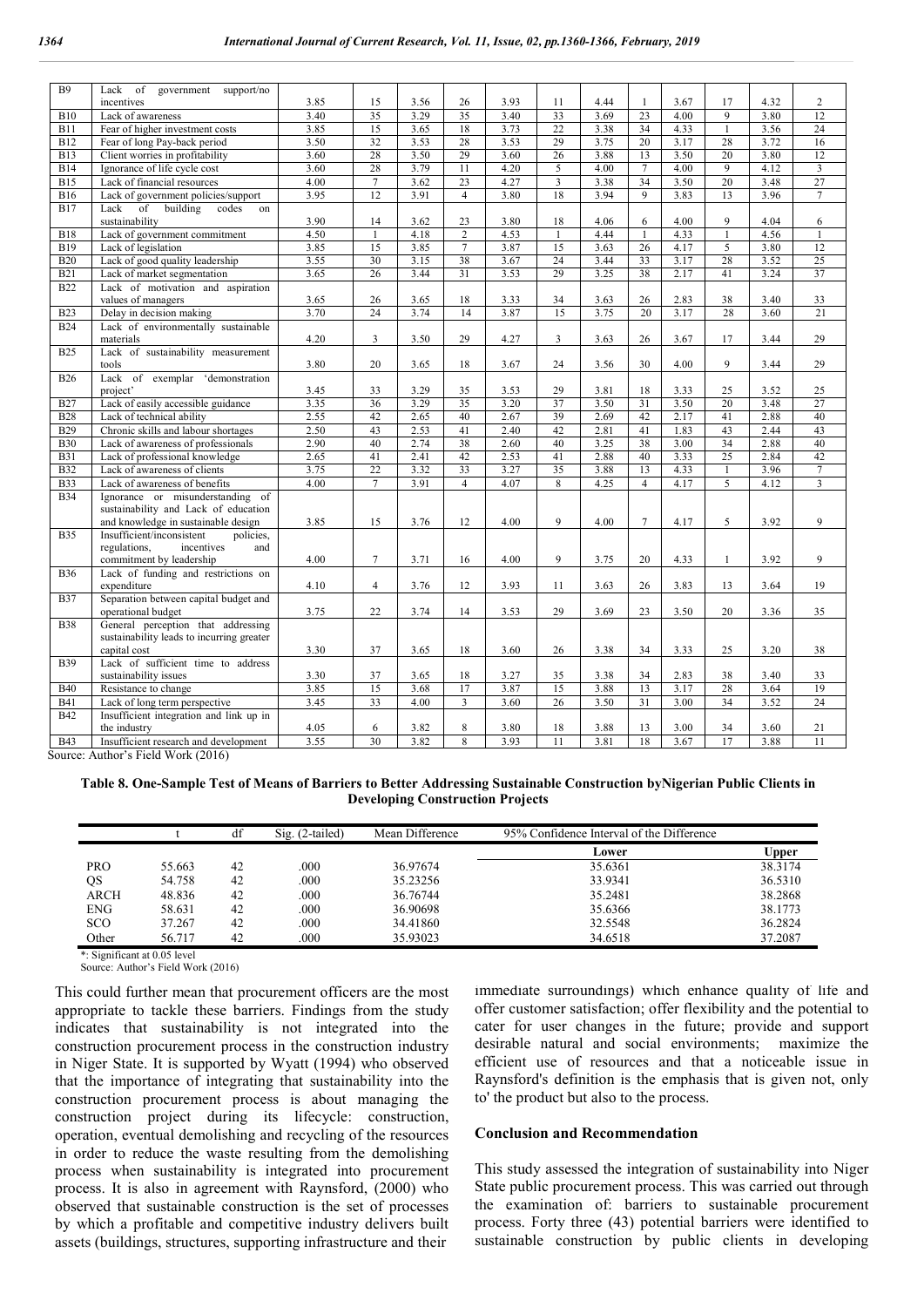construction projects' procurement strategies, though only twenty six (26) were agreed upon. Among social, economic, and environmental sustainability criteria, only the economic criteria of sustainability is integrated in public procurement process in Niger State. Therefore, it can be said that the integration of sustainability issues into the public procurement process in Niger State is not practiced. Based on the findings of this study, the following recommendations are proferred: With the identified barriers, awareness and sensitization programmes should be organisedon a regular basis by relevant authorities of government and consultants/construction firms in Niger State.

- Stringent policies and laws should be instituted by the government. The implementation and enforcement of these policies and laws should be ensured through adequate supervision.
- Incentives and support from top management should be made available to firms that are compliant to sustainability goals, so as to encourage the practice of sustainability.

## **REFERENCES**

- Asian Development Bank 2011. "The Strategic Importance of Procurement". t: http://adbprocurementforum.net/ wpcontent/uploads/SIPPBriefFINAL23Nov2011.pdf.
- Boomsma, M.J. 2008. "Sustainable procurement from developing countries: Practices and Challenges for Business and Support Agencies". *Royal Tropical Institute, KIT Publication, Amsterdam*.
- Booty, F. 2009. "Facilities management handbook", Fourth edition, Oxford: *Elsevier Butterworth-Heinemann*.
- Bryde, D. and Meehan, J. 2011. "Sustainable procurement practice", Business strategy and the environment, Vol. 20, issue 2, pp.94-106.
- DEFRA 2006. Procuring the future Sustainable Procurement National Action Plan: Recommendations from the Sustainable Procurement Task Force. Retrieved November 01, 2015 from: http://www.defra.gov.uk/ sustainable/ government/ documents/full-document.pdf
- DEFRA 2007. "Securing the future: UK Government Sustainable Procurement Action Plan Incorporating the Government response to the report of the Sustainable Procurement Task Force". London: DEFRA.
- Grönroos, C. 2006. "On defining marketing: finding a new roadmap for marketing", Marketing Theory, Vol. 6, No. 4, pp.395-417.http://mtq.sagepub.com/ cgi/content/ abstract/ 6/4/395
- Grönroos, C. 2011. "A service perspective on business relationships: The value creation, interaction and marketing interface", Industrial Marketing Management, Vol. 40. (2011), pp.240-247.
- Humphreys, P., Mak, K.L. and McIvor, R. 2012. "Sustainable procurement", *Journal of purchasing and supply management*, Vol. 18(4), pp.201-206.
- Jones, D., Bailey, P., Farmer, D. and Jessop, D. 2008. *Procurement Principles and Management* (10<sup>th</sup>ed.). England: Pearson Education.
- Jones, P., Comfort, D. and Hillier, D. 2006. "Corporate social responsibility and the UK construction industry", *Journal of Corporate Real Estate*, Vol. 8, pp.134-150.
- Jones, T., Shan, Y. and Goodrum, P.M. 2010. "An investigation of corporate approaches to sustainability in

the US engineering and construction industry", *Construction Management and Economics*, Vol. 28, pp.971-983.

- Kalubanga, M. 2012. "Sustainable Procurement: Concept, and Practical Implications for the Procurement Process", *International Journal of Economics and Management Sciences*, Vol. 1, No. 7, (2012), pp.01-07.http//: www.managementjournals.org
- Kennard, M. 2006. "Sustainable procurement, commercial management, Shaping the Change", XXIII FIG Congress, Munich, Germany, (8 to 13 October, 2006).
- Lamming, R. and Hampson, J. 1996. "The Environment as a Supply Chain Management Issue", *British Journal of Management*, Vol. 7, Issue Supplements1, (1996), pp.45- 62.
- Lund-Thomsen, P. and Costa, N. 2011. "Sustainable Procurement in the United Nations", *The Journal of Corporate Citizenship, Greenleaf Publishing*, Vol. 2011,issue 42, (June 2011), pp.55-72.
- Malhotra, N., Hall, J., Shaw, M. and Oppenheim, P. 2002. "Market research: An applied orientation", 2nd Edition. Pearson Education, NSW, Australia.
- McDonald, P. 2014. Sustainable Procurement. What role can it play in the future of the facilities management industry? White Paper January 2014. Retrieved from: https://www.emcoruk.com/application/files/9214/3939/649 9/EMCORUKProcurementWPJan2014.pdf
- McLennan, P. 2004. "Service operations management as a conceptual framework for facility management", Facilities, Emerald Group Publishing Limited, Vol. 22,Issue: 13, pp.344-348.
- Mohd-Noor, M.N. and Pitt, M. 2009. "The application of supply chain management and collaborative innovation in the delivery of facilities management services", *Journal of Facilities Management, Emerald Group Publishing Limited*, Vol. 7, No. 4,(2009), pp.283-297.
- Nijaki, L.K. and Worre, G. 2012. "Procurement for sustainable local economic development", *International journal of public sector management, Group Publishing Limited*, Vol. 25, issue 2, (2012), pp.133-153.
- Oke, A. 2007. "Innovation types and innovation management practices in service companies", *International Journal of Operations and Production Management*, Vol. 27,issue: 6, pp.564-587.
- Pennanen, A., Whelton, M. and Ballard, G. 2005. "Managing stakeholder expectations in facility management using workplace planning and commitment making techniques", Facilities, Emerald Group Publishing Limited, Vol. 23, No.13/14, (2005), pp.542-557.
- Pitt, M., Goyal, S., Holt, P., Ritchie, J., Day, P., Simmons, J., Robinson, G. and Russell, G. 2005. "An innovative approach to facilities management in the workplace design brief - Virtual reality in design", Facilities, Emerald GroupPublishing Limited, Vol. 23, No. 7/8, (2005), pp.343-355.
- Qiao, Y.H. and Wang, C.H. 2011. "Issues and Challenges in Implementing China's Green Public Procurement Program", *Journal of Environmental Protection*, 2011,Vol. 2, pp.1034-1045.
- Rowlinson, S. and McDermott, P. 1999. "Procurement Systems: a guide to best practice in construction", Roultedge, New York.
- Stonebraker P.W., Goldhar, J. and Nassos, G. 2009. "Weak links in the supply chain: measuring fragility and